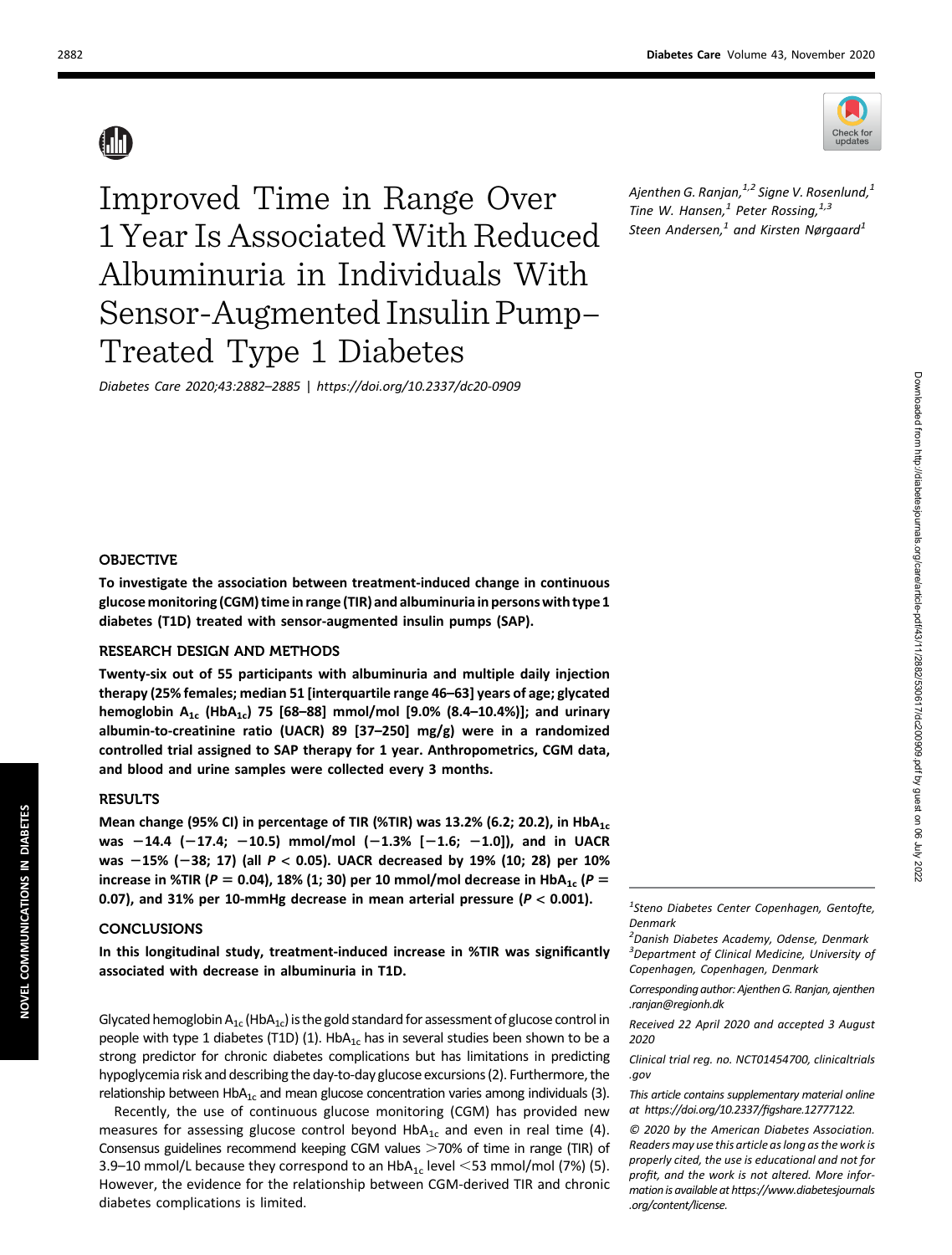The aim of this study was to compare the changes in albuminuria over a year with the changes in TIR in people with T1D.

# RESEARCH DESIGN AND METHODS Design

Study design, participants, and procedures are described in detail elsewhere (6). In brief, a randomized, controlled, open-labeled parallel trial was conducted on 60 participants with T1D, with a history of albuminuria, and on stable reninangiotensin-aldosterone system (RAAS) inhibition. They were randomly assigned to sensor-augmented insulin pump (SAP) or multiple daily injection (MDI) and followed for 1 year with in-clinic visits after 0, 3, 6, 9, and 12 months. The study was conducted between February 2012 and December 2014, approved by the regional ethics committee (H-3-2011-122), and registered at [ClinicalTrials.gov](http://ClinicalTrials.gov) (NCT01454700).

#### Participants

Adults with T1D, aged 18-75 years,  $HbA_{1c}$  $\ge$ 58 mmol/mol ( $\ge$ 7.5%), estimated glomerular filtration rate  $\geq$ 45 mL/min/ 1.73  $m^2$ , treated with RAAS inhibition, and a urinary albumin-to-creatinine ratio (UACR)  $\geq$ 30 mg/g at screening were included. A total of 273 individuals were invited to participate, 84 were screened, 63 were enrolled, and 55 completed the study, with 26 assigned to SAP and 29 to MDI.

#### Procedures

All participants were monitored with a blinded CGM (iPro2; Medtronic) for 6 days at baseline and for the MDI group also at the study end. All were encouraged to measure four blood glucoses daily. All were trained in carbohydrate counting and diabetes self-care.

Participants assigned to SAP wore an insulin pump (MiniMed Paradigm; Medtronic) and a real-time CGM (Enlite; Medtronic). The insulin pump was set to suspend insulin at a sensor glucose level of 3.0 mmol/L.

#### Study Visits

At every visit, BMI and mean arterial pressure (MAP) were calculated, and blood and urine samples were collected. For the SAP group, the CGM and insulin pump data were also uploaded (CareLink Pro; Medtronic). No adjustments for CGM malfunctions, errors, or data loss were performed.

### **Statistics**

In this subanalysis, only the CGM data for the SAP group were included for analysis. Consensus guidelines for reporting CGM data were followed (5,7). Percentage of TIR (%TIR 3.9–10.0 mmol/L), time above range level  $1$  (%TAR<sub>1</sub> $>$ 10.0 mmol/L), time above range level 2 (%TAR $_2$  > 13.9 mmol/ L), time below range level 1 (%TBR $_1$  < 3.9 mmol/L), time below range level 2 (%TBR<sub>2</sub>  $<$ 3.0 mmol/L), and the glucose management indicator (GMI) (8) were calculated. Glycemic variability was expressed as coefficient of variation (%CV).

A linear mixed model with a participant-specific random intercept was used to analyze the effect of changes in %TIR, %CV, and GMI on the changes in UACR, adjusting for changes in MAP,  $HbA_{1c}$ , and BMI. UACR was skewedly distributed and logarithmically transformed before analysis. Normally distributed data were presented as mean (95% CI). Nonnormally distributed data were presented as median and interquartile range. All statistical analyses were performed with SAS 9.4 M5 (SAS Institute Inc.).

## RESULTS

Twenty-six participants were assigned to the SAP group. They included 25% women and had a median (interquartile range) age of 51 (46–63) years, diabetes duration of 32 (23–43) years, BMI of 27.5 (23.5– 31.1) kg/m<sup>2</sup>, HbA<sub>1c</sub> of 75 (68–88) mmol/ mol (9.0% [8.4–10.4%]), and UACR of 89 (37–250) mg/g. All participants were on RAAS inhibition treatment at baseline.

 $HbA_{1c}$  and UACR improved significantly from baseline to study end. There were no changes inMAP, BMI, or in the treatment with RAAS or any other antihypertensive drugs (6).

Participants used the CGM, on average, for 68% (61–78%) of the total followup time (Table 1). There was a significant improvement in CGM-derived TIR, average glucose level, glycemic variability, and GMI from baseline to study end (all  $P < 0.01$ ) (Table 1).

The changes in UACR from baseline to study end were inversely correlated with the changes in %TIR ( $R = -0.03; P = 0.04$ ) [\(Supplementary Fig. 1](https://doi.org/10.2337/figshare.12777122)). However, no significant difference was observed in UACR changes when stratifying the %TIR changes into quartiles ( $P = 0.5$ ) [\(Supplementary Table 1\)](https://doi.org/10.2337/figshare.12777122).

The UACR decreased, with 19% (10– 28%) per 10% increase in %TIR ( $P= 0.038$ ) and with 22% (11–33%) per 10-mmHg decrease in MAP ( $P < 0.001$ ) [\(Supple](https://doi.org/10.2337/figshare.12777122)[mentary Fig. 2\)](https://doi.org/10.2337/figshare.12777122). In the adjusted model only, changes in UACR were also significantly related to the changes in average glucose level and GMI (both  $P=0.03$ ). No relationships were seen in the adjusted model between the changes in UACR and HbA<sub>1c</sub> ( $P = 0.071$ ), %CV ( $P = 0.59$ ), and BMI ( $P = 0.83$ ) ([Supplementary Table 2\)](https://doi.org/10.2337/figshare.12777122).

### **CONCLUSIONS**

In this 1-year longitudinal study, treatmentinduced increase in CGM-derived TIR was significantly associated with reduced albuminuria in individuals with SAP-treated T1D and albuminuria. This was independent of changes in blood pressure,  $HbA_{1c}$ , and BMI. Furthermore, the glycemic variability did not have any significant impact on albumin excretion. This is the first study to demonstrate a prospective association of changes in CGM-derived %TIR and GMI with improvements in albuminuria.

Former studies have confirmed the relationship between  $HbA_{1c}$  and %TIR, but less evidence exists on the link between %TIR and chronic diabetes complications. The available studies are limited to individuals with type 2 diabetes and retinopathy (9), observation of sevenpoint finger prick measurements (10), and/or retrospective data with 3 days' consecutive CGM data (11), in contrast to the recommendation that CGM data from at least 10–14 days are needed (5). The strength of this study is that CGM data were collected for 1 year and were analyzed every 3 months in relation to corresponding levels of  $HbA_{1c}$ , UACR, and MAP.

In our original published study (6), changes in albuminuria were only significantly lower for the SAP group compared with the MDI group when accounting for changes in  $HbA_{1c}$ . This extended analysis shows that the reduction in albuminuria is better explained by the changes in %TIR and GMI. In contrast, the improvements in glycemic variability for the SAP group could not explain the changes in albuminuria. Thus, we can speculate that albuminuria may be determined by the overall glucose load rather than by the glucose fluctuations. However, more studies are needed to confirm these findings.

The study has limitations. First, the MDI group was not included in the main analysis because they only wore blinded CGMs for 6 days at baseline and at study end. According to consensus guidelines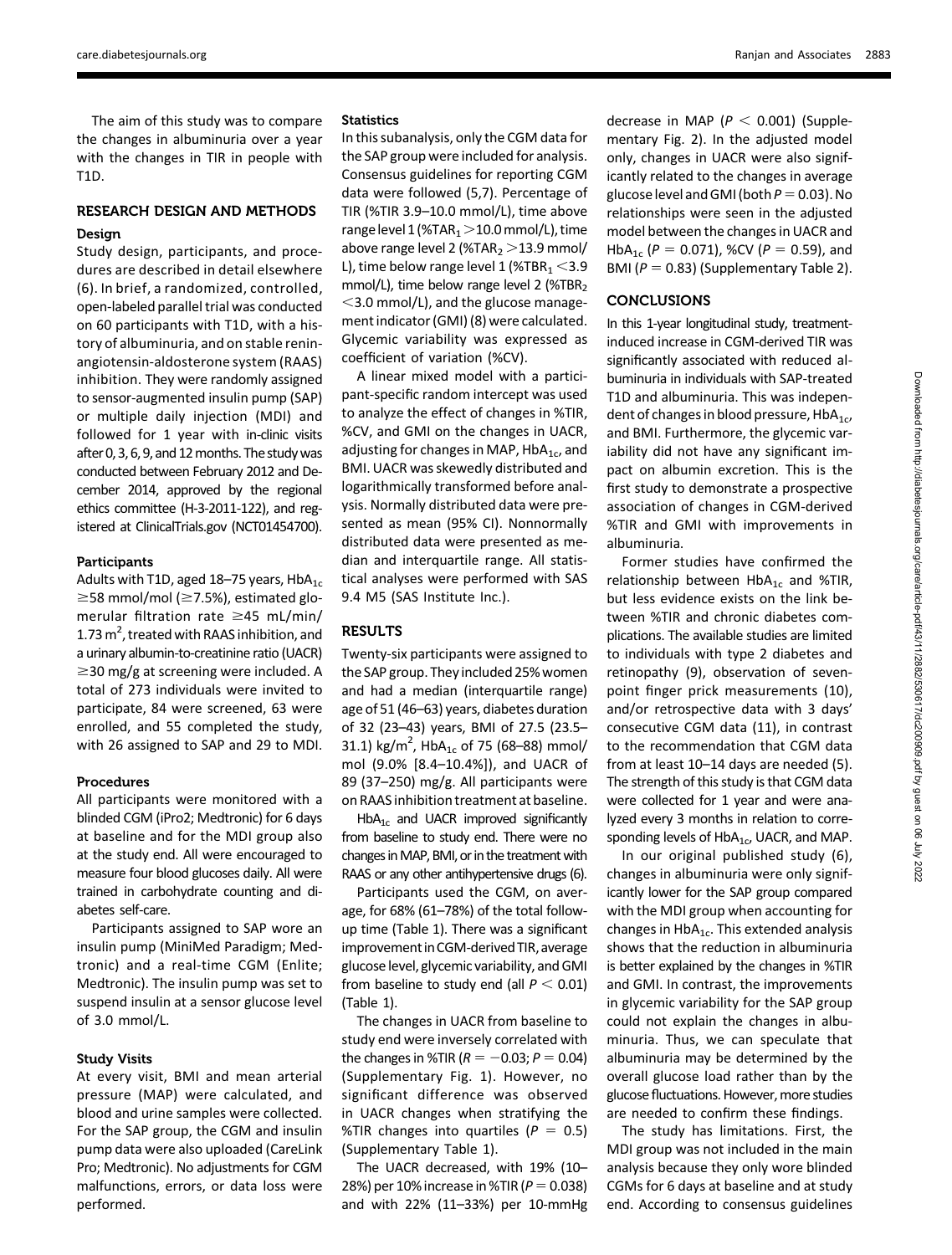|                                |                 |                 | Month           |                 |                   |                                |           |
|--------------------------------|-----------------|-----------------|-----------------|-----------------|-------------------|--------------------------------|-----------|
|                                | $\mathbf{0}$    | 3               | 6               | 9               | 12                | Change <sub>end-baseline</sub> | $P$ value |
| Days from baseline             | $0 \pm 0$       | $103 \pm 25$    | $193 \pm 27$    | $289 \pm 28$    | $392 \pm 33$      |                                |           |
| $HbA_{1c}$ , mmol/mol          | $76.0 \pm 12.5$ | 69.8 $\pm$ 11.7 | $64.0 \pm 11.4$ | $62.6 \pm 13.5$ | $61.8 \pm 11.4$   | $-14.4$ ( $-17.4$ ; $-10.5$ )  | < 0.0001  |
| $HbA_{1c}$ , %                 | $9.1 \pm 1.1$   | $8.5 \pm 1.1$   | $8.0 \pm 1.0$   | $7.9 \pm 1.2$   | $7.8 \pm 1.04$    | $-1.3$ (-1.6; -0.96)           |           |
| UACR <sup>*</sup> , mg/g       | $95.8 \pm 3.7$  | $93.5 \pm 3.5$  | $70.1 \pm 4.4$  | $65.6 \pm 4.0$  | 76.3 $\pm$ 3.8    | $-15$ ( $-38; 17$ )            | 0.049     |
| MAP <sup>+</sup> , mmHg        | $98.9 \pm 9.7$  | $96.2 \pm 14.0$ | $94.3 \pm 11.9$ | $96.6 \pm 9.8$  | $97.9 \pm 12.4$   | $-1.9$ (-6.3; 2.5)             | 0.90      |
| BMI, $\text{kg/m}^2$           | $27.5 \pm 5.1$  | $27.6 \pm 5.5$  | $27.7 \pm 5.1$  | $27.5 \pm 5.2$  | $27.4 \pm 5.6$    | $0.3$ (-0.2; 0.7)              | 0.18      |
| CGM uploads, N                 | 26              | 24              | 24              | 25              | 22                |                                |           |
| CGM readings, %                | $81 \pm 31$     | $63 \pm 30$     | $55 \pm 20$     | $61 \pm 32$     | $78 \pm 51$       |                                |           |
| CGM readings, h                | $116 \pm 45$    | $961 \pm 462$   | $1,717 \pm 623$ | $1,403 \pm 732$ | $1,938 \pm 1,267$ |                                |           |
| % <sub>7</sub> AR <sub>2</sub> | $18 \pm 13$     | $15 \pm 12$     | $11.4 \pm 8.7$  | $11.5 \pm 10$   | $9.0 \pm 7.7$     | $-7.0$ ( $-10.9$ ; $-3.3$ )    | 0.002     |
| % <sub>7</sub> AR <sub>1</sub> | $42.3 \pm 16.9$ | 49.7 $\pm$ 19.4 | 42.5 $\pm$ 17.2 | $38.8 \pm 18.2$ | $32.3 \pm 14.4$   | $-7.4$ ( $-12.9$ ; $-1.9$ )    | < 0.0001  |
| %TIR                           | $46.9 \pm 20.1$ | $47.1 \pm 19.0$ | 53.5 $\pm$ 20.0 | $57.9 \pm 19.9$ | 64.3 $\pm$ 13.4   | 13.2 (6.2; 20.2)               | 0.0003    |
| $%$ TBR <sub>1</sub>           | $10.7 \pm 12.5$ | $3.2 \pm 9.8$   | $4.0 \pm 11.4$  | $3.3 \pm 5.1$   | $3.4 \pm 2.6$     | $-6.3$ ( $-11.1$ ; $-1.6$ )    | 0.008     |
| $%$ TBR <sub>2</sub>           | $3.3 \pm 3.8$   | $0.2 \pm 0.3$   | $0.3 \pm 0.3$   | $0.4 \pm 0.4$   | $0.6 \pm 0.7$     | $-2.7$ ( $-3.8$ ; $-1.9$ )     | < 0.0001  |
| Mean $_{SG}$ , mmol/L          | $9.6 \pm 1.8$   | $10.3 \pm 1.6$  | $9.7 \pm 1.4$   | $9.4 \pm 1.6$   | $8.9 \pm 1.3$     | $-0.5$ ( $-1.02$ ; $-0.03$ )   | 0.0001    |
| $SD_{SG}$ , mmol/L             | $4.0 \pm 1.0$   | $3.2 \pm 0.5$   | $3.1 \pm 0.4$   | $3.2 \pm 0.5$   | $3.2 \pm 0.6$     | $-0.7$ (-1.0; -0.4)            | < 0.0001  |
| $CV_{SG}$ , %                  | $41.9 \pm 8.4$  | $31.1 \pm 3.9$  | $32.4 \pm 3.7$  | $34.2 \pm 3.6$  | $36.3 \pm 4.6$    | $-5.6$ ( $-8.1$ ; $-3.1$ )     | < 0.0001  |
| $GMI_{SG}$ , mmol/mol          | 58.0 $\pm$ 8.2  | $61.2 \pm 7.6$  | 58.2 $\pm$ 6.5  | 57.0 $\pm$ 7.3  | 54.4 $\pm$ 6.0    | $-2.5$ ( $-4.8$ ; $-0.1$ )     | 0.0001    |

The top portion shows mean  $\pm$  SD of HbA<sub>1c</sub>, UACR, MAP, and BMI for each visit. The bottom portion shows the data for CGM (Enlite; Medtronic) as the number of participants with successful uploads; the percentage of CGM use for each observation period; percentage of %TIR (3.9-10.0 mmol/L), %TAR1  $(>10.0$  mmol/L), %TAR<sub>2</sub> ( $>13.9$  mmol/L), and %TBR<sub>1</sub> (<3.9 mmol/L) as well as time in clinical hypoglycemia range (%TBR<sub>2</sub>: <3.0 mmol/L); and sensor glucose–calculated mean (Mean<sub>SG</sub>), SD (SD<sub>SG</sub>), CV (CV<sub>SG</sub>), and GMI (GMI<sub>SG</sub>). Changes from baseline to study end are presented as mean (95% CI). \*Three samples of morning spot urine were collected to quantify UACR by enzyme immunoassay. Presented UACR values are geometric means  $\pm$  the antilogarithmic of the SD and changes in percentage. †Three blood pressures per visit were measured, and the last two systolic (SBP) and diastolic blood pressures (DBP) were averaged to calculate MAP: MAP = 1/3(SBP - DBP) + DBP. P values were calculated using a linear mixed model with participantspecific intercept as a random effect and time from baseline as a fixed effect.

for CGM use recommending  $>70\%$  of possible CGM readings over a 2-week period, the MDI group had insufficient CGM data to assess the glucose control (7,12). However, when including the MDI group in the analysis, the relationships between %TIR and UACR almost reached statistical significance ( $P = 0.052$ ) ([Supple](https://doi.org/10.2337/figshare.12777122)[mentary Table 3\)](https://doi.org/10.2337/figshare.12777122). Lastly, the study was neither designed nor powered to demonstrate whether %TIR or any other CGMderived metrics were better correlated to changes in albuminuria than  $HbA_{1c}$  alone.

Nonetheless, we conclude that increased %TIR is significantly associated with improved excretion of albumin in the urine in individuals with T1D and that %TIR complements  $HbA_{1c}$  with realtime evaluations of the glucose control in relation to effect on albuminuria.

received a research grant from the Danish Diabetes Association.

Duality of Interest. This work was supported by an unrestricted grant from Medtronic A/S, Denmark. S.V.R. has been employed at Novo Nordisk after study termination. P.R. has received honoraria for consultancy to Steno Diabetes Center Copenhagen from Novo Nordisk, Bayer, Boehringer Ingelheim, Gilead Sciences, Inc., Vifor Pharma, Astellas Pharma, AstraZeneca, and Sanofi and has received research grants from Novo Nordisk and AstraZeneca. S.A. has received an unrestricted research grant from Medtronic A/S, Denmark. K.N. has served as an adviser for Medtronic, Abbott Laboratories, and Novo Nordisk; owns stocks in Novo Nordisk; has received research grants from Novo Nordisk, Zealand Pharma, and Roche; and has received fees for speaking from Medtronic, Roche, Rubin Medical, Sanofi, Zealand Pharma, and Novo Nordisk.

Medtronic A/S had no role in the study design, data collection, data analysis, interpretation, or writing of the manuscript.

Author Contributions. A.G.R. wrote the manuscript. S.V.R., T.W.H., P.R., S.A., and K.N. reviewed and edited the manuscript. A.G.R. and S.V.R. are the guarantors of this work and, as such, had full access to all of the data in the study and take responsibility for the integrity of the data and the accuracy of the data analysis. Prior Presentation. Parts of this study were presented at the 80th Scientific Sessions of the American Diabetes Association, 12–16 June 2020.

#### References

1. Nathan DM, Cleary PA, Backlund J-YC, et al.; Diabetes Control and Complications Trial/ Epidemiology of Diabetes Interventions and Complications (DCCT/EDIC) Study Research Group. Intensive diabetes treatment and cardiovascular disease in patients with type 1 diabetes. N Engl J Med 2005;353:2643–2653

2. Gubitosi-Klug RA, Lachin JM, Backlund JYC, Lorenzi GM, Brillon DJ, Orchard TJ; Diabetes Control and Complications Trial (DCCT)/Epidemiology of Diabetes Interventions and Complications (EDIC) Study Research Group. Intensive diabetes treatment and cardiovascular outcomes in type 1 diabetes: the DCCT/EDIC Study 30-Year Follow-up. Diabetes Care 2016;39:686–693

3. Beltran Del Rio M, Tiwari M, Amodu LI, Cagliani J, Rodriguez Rilo HL. Glycated hemoglobin, plasma glucose, and erythrocyte aging. J Diabetes Sci Technol 2016;10:1303–1307

4. Villena GonzalesW,Mobashsher AT, Abbosh A. The progress of glucose monitoring-a review of invasive to minimally and non-invasive techniques, devices and sensors. Sensors (Basel) 2019;19:800 5. Battelino T, Danne T, Bergenstal RM, et al. Clinical targets for continuous glucose monitoring data interpretation: recommendations from the international consensus on time in range. Diabetes Care 2019;42:1593–1603

6. Rosenlund S, Hansen TW, Rossing P, Andersen S. Effect of sensor-augmented pump treatment versus multiple daily injections on albuminuria: a 1-year randomized study. J Clin Endocrinol Metab 2015;100:4181–4188

7. Danne T, Nimri R, Battelino T, et al. International consensus on use of continuous glucose monitoring. Diabetes Care 2017;40: 1631–1640

Acknowledgments. The authors thank the laboratory at Steno Diabetes Center Copenhagen (Gentofte, Denmark) for excellent technical assistance and study nurse Anette Hougaard (Steno Diabetes Center Copenhagen) for the invaluable help.

Funding. A.G.R. received a postdoctoral fellowship from the Danish Diabetes Academy (PD002-19) supported by the Novo Nordisk Foundation and